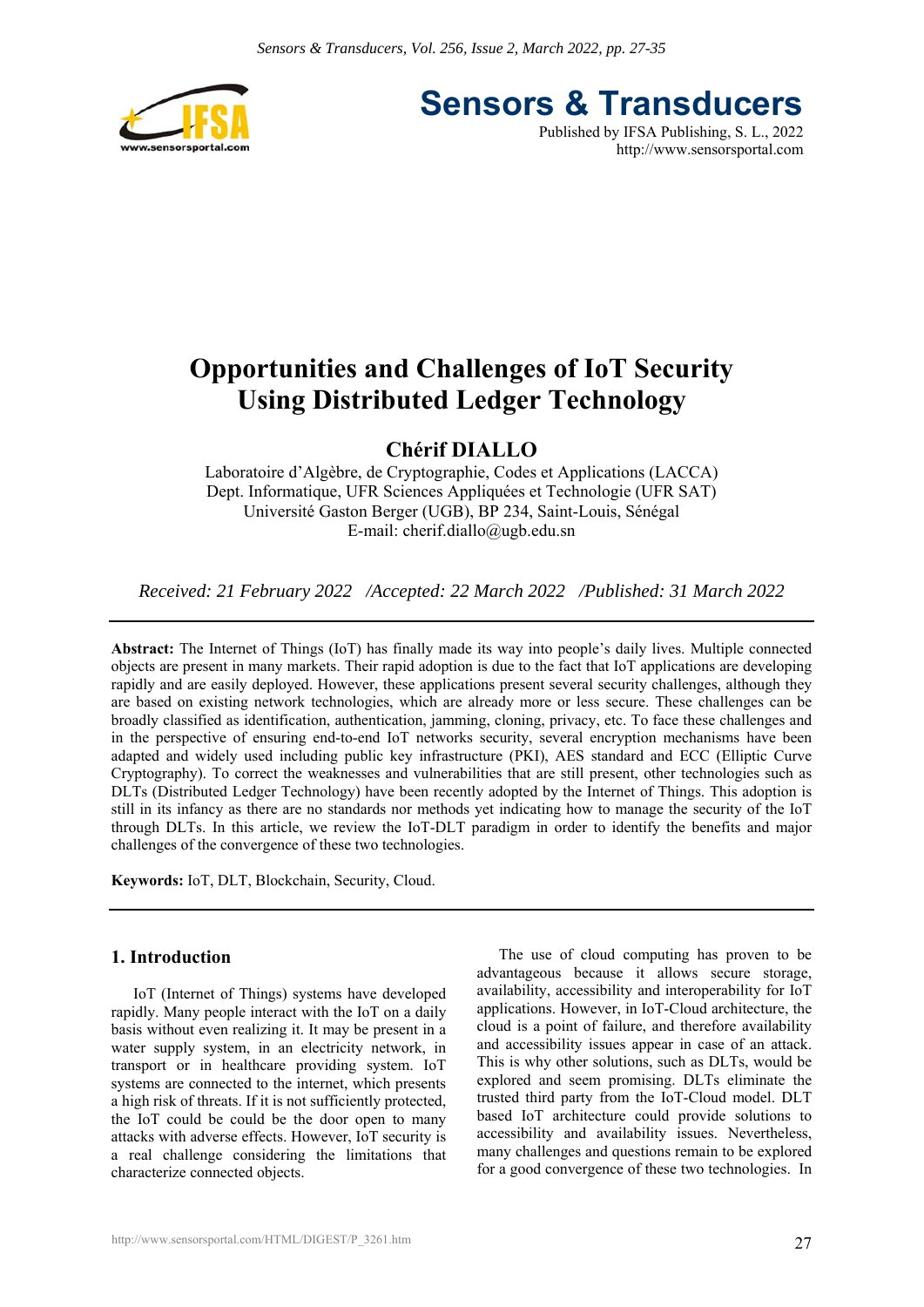this paper, we present some key points on the DLT-IoT paradigm, and in particular on the use of DLT to secure the IoT environment.

The rest of the paper is organized as follows: in Section 2, we discuss IoT security issues. In Section 3, we present the fundamentals of DLTs, and then review recent works on IoT security using DLTs in Section 4. Finally, in Section 5, we describe the problems, challenges and future research directions before concluding in Section 6.

## **2. IoT Security Issues**

The fairly widespread use of the Internet of Things make life easier. For example, the electricity supply chain, the water supply system, the smart farming and smart home applications are good illustrations. However, such IoT systems present hacking risks that could have harmful consequences [1, 2].

An IoT based water supply system in a city could be a vector for a terrorist attack consisting of corrupting connected objects in order to insert bacteria, viruses, or even worse, poisons without being detected. The consequences of such an attack could be very harmful for the whole population using this supply system.

A smart home has many connected devices such as fridges, TVs, locks, cameras, etc. As connected locks are designed to communicate with smartphones, the use of a specialized digital lock-picking application could allow hackers to make a physical intrusion into the premises.

Criminals could think of attacking a business through a connected electricity meter installed within this business in order to black out it. In another way, they could carry out larger attacks such as forcing a power plant to shut down through its computer system to cause a complete blackout.

Some attacks exploit connected devices as a means of accessing larger networks such as the Internet. The addition of a connected object to a secure infrastructure can create a new attack surface. The connected object can be used as a relay for a large scale attack.

Attacks [1, 2] such as Man-in-the-middle (MITM), DoS/DDoS, Sybil attack, which are very common in the internet network, are also inherited by IoT systems, (Fig. 1). So, IoT attacks are often intended to data or hardware theft, espionage, service compromise, system destabilization, etc. All these attacks could be carried out at different levels of the Internet of Things architecture (Fig. 1).

Therefore, securing an IoT System would mean securing the different levels of its architecture, which is not a trivial matter. Researchers are therefore working to provide security services such as authentication, availability, integrity, confidentiality, non-repudiation, scalability, transparency, reliable data storage, etc.

The encryption algorithms used for a long time and the security mechanisms used to ensure authentication and security of communication on the Internet have proved to be very energy consuming for IoT connected objects, which do not have much energy reserve.



**Fig. 1**. IoT attacks.

On the other hand, IoT connected objects memory storage and computing power requirements do not facilitate the adoption of such algorithms. Thereby, a readjustment of these mechanisms is absolutely necessary. Similarly, the exploration of other efficient technologies in convergence with the IoT system has also its advantages.

Thus, cloud technology has been used to propel the IoT. The cloud has greatly contributed to the adoption of the Internet of Things in various domains (Table 1). It has 3 models:

- **Public cloud:** In the public cloud, resources are offered as a service, usually over an Internet connection, for a fee. Users can tailor their use on demand and do not need to buy hardware to use the service. In the public cloud, computing resources are open to a shared use [3].
- **Private cloud:** The aim is not to offer cloud services to the general public, but to use it within the organization. A private cloud is hosted in a company's data center and provides its services only to users within that company or its partners. A private cloud offers more security than the public cloud, and cost savings in case it would otherwise use unused capacity in an existing data center [3]. It is a model where all resources are reserved for the exclusive use of a company.
- **Hybrid cloud:** this is a mixture of public and private clouds. Hybrid clouds are more complex than the other deployment models, since they involve a composition of two or more clouds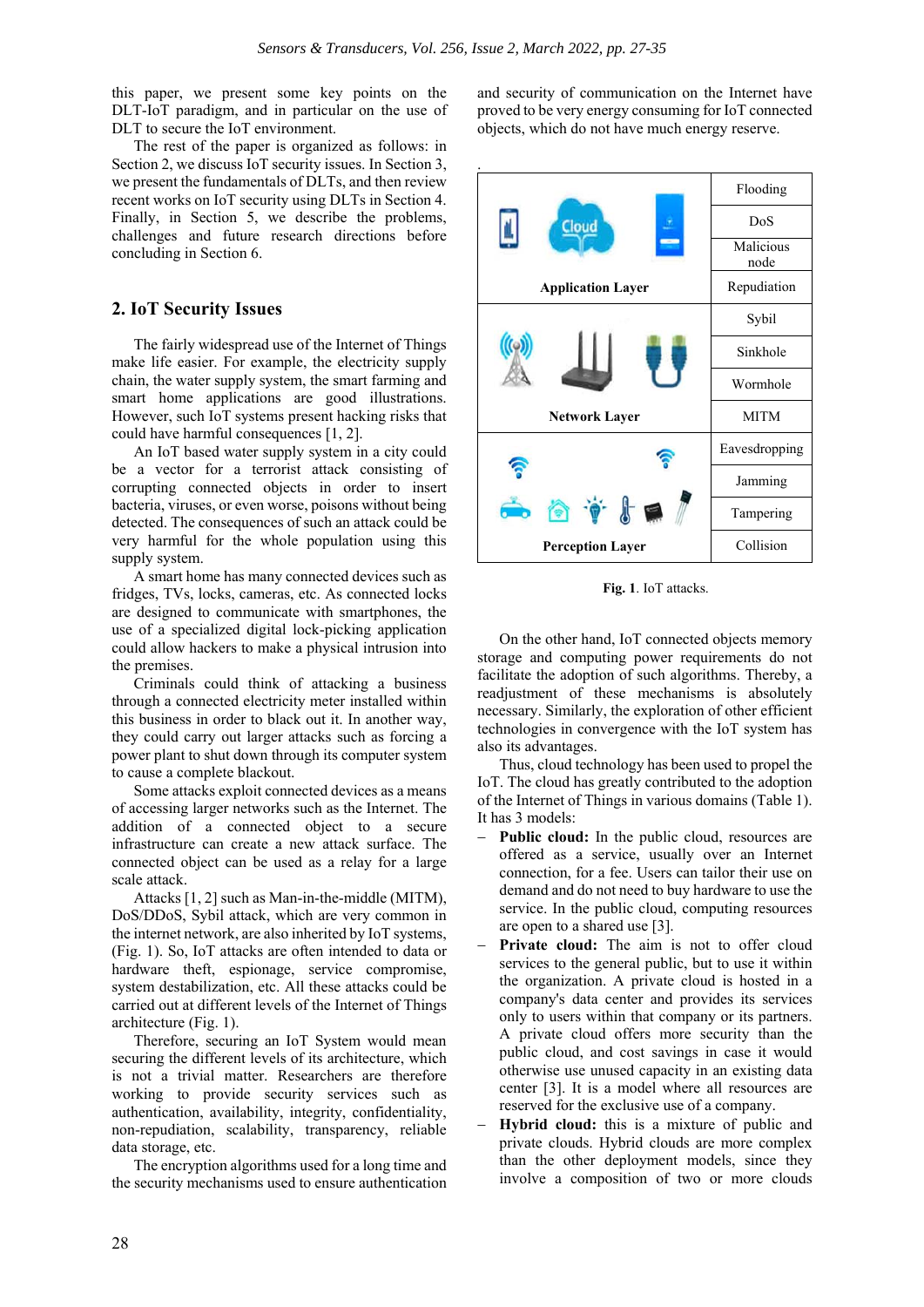(private or public). Each member remains a unique entity, but is bound to others through standardized or proprietary technology that enables application and data portability among them [3].

The cloud offers storage space, low-cost processing capacity (the customer only pays for what he uses), high availability, data accessibility and interoperability between IoT solutions [4]. However, the client-server model of the IoT-Cloud paradigm has many short comings. The cloud is a point of failure in the IoT-Cloud system.

A poorly configured public cloud (configuration flaws) could expose the data it stores on the internet. In a private cloud, an API to which objects will connect to send data and receive instructions, if it has a vulnerability, could be attacked in order to bounce into the company's network. This intrusion could then be used to steal industrial secrets. And if the API has an SQL injection vulnerability, the attacker will be able to use it to access the database to which the API is connected and thus gain access to private data. An attack on the cloud could have a direct impact on the IoT system.

The cloud has enabled the IoT to be easily usable in many cases, bringing many benefits. Apart from its security vulnerabilities, the cloud is opaque because participants do not know how their data is used.

| <b>IoT-Cloud paradigm</b>  |                     |  |  |  |
|----------------------------|---------------------|--|--|--|
| <b>Benefits</b>            | <b>Deficiencies</b> |  |  |  |
| Accessibility              | Security            |  |  |  |
| Connectivity               |                     |  |  |  |
| Interoperability           | Aupacity            |  |  |  |
| Data analysis              |                     |  |  |  |
| Real-time data translation | Trusted third party |  |  |  |
| Cost effective delivery    |                     |  |  |  |

**Table. 1.** IoT-Cloud paradigm benefits and deficiencies

To address the security deficit, other technologies such as DLTs are being explored. The combination of innovative technologies such as cloud computing and IoT has proven invaluable. DLTs are expected to further revolutionize the IoT by providing more security and establishing a reliable information sharing service that ensures that data is immutable [5, 6].

# **3. Fundamentals of Distributed Ledger Technologies (DLTs)**

Distributed ledger technology is the generic term to describe any system that distributes data across multiple sites. A distributed registry is a decentralized database distributed across multiple computers or nodes. Each node will maintain the registry and if data changes, the registry will be updated. Each update to the system is recorded individually and then updated by the node itself. Thus, each node participating in the network operates independently of the other nodes. The blockchain is currently the best known distributed ledger technology (DLT). How this data is distributed, structured and agreed upon (consensus) will dictate the type of DLT (Fig. 2).



**Fig. 2.** Type of DLT Technologies

#### **3.1. Blockchain**

Blockchain is one of the most popular types of DLT. Blockchain is a type of DLT where transaction records are kept in the ledger in the form of a blockchain. In a blockchain, each block (Fig. 3) is linked to the previous one thanks to the digital signature called here block hash. Each block consists of three important elements: the previous block hash, the timestamp and the transaction data usually presented by a Merkle tree.



**Fig. 3.** Block structure.

When there is a new transaction, it is sent to all nodes of the network. The miner nodes authenticate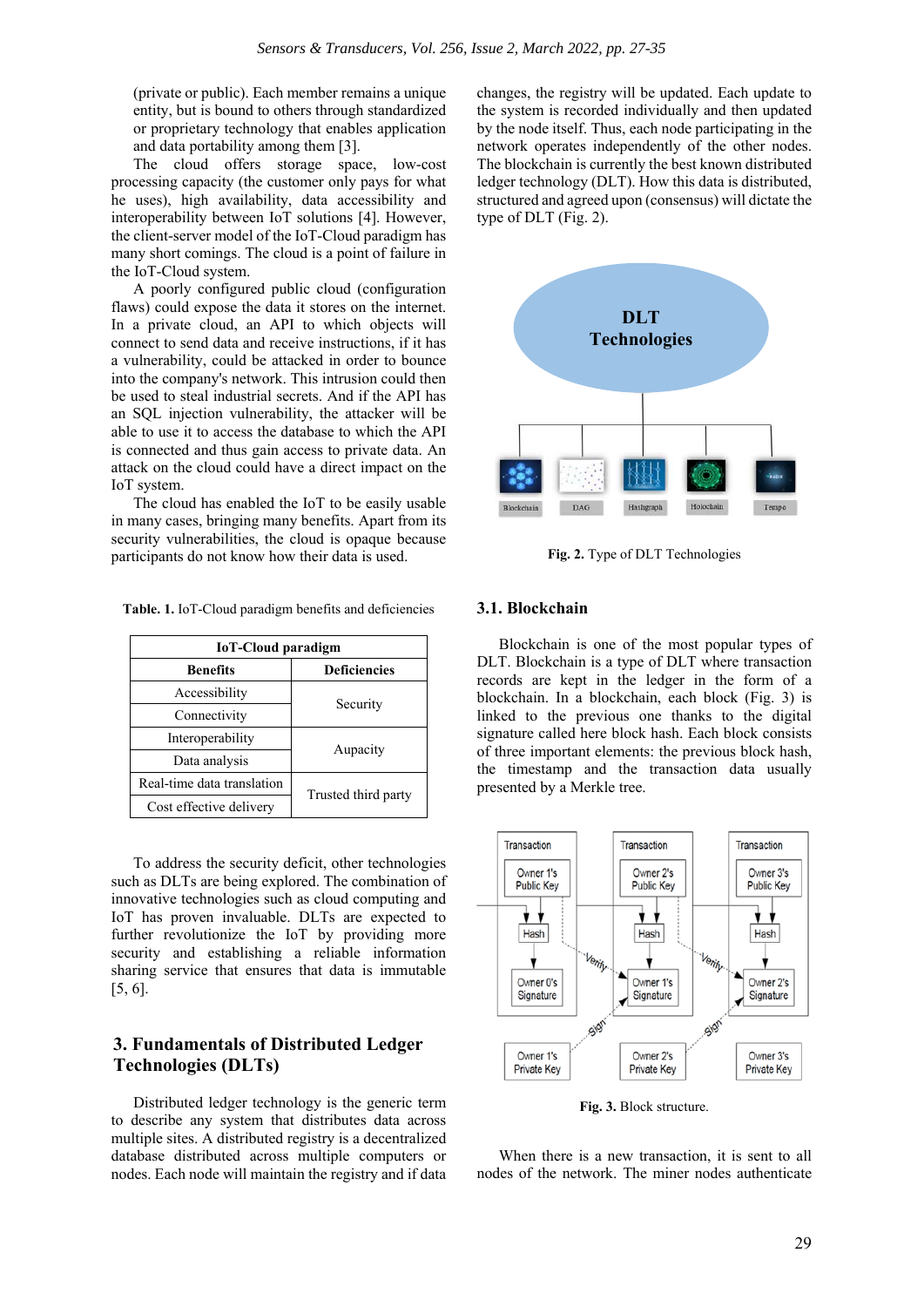the transaction using their signature, if the transaction is valid, they mine it in a securely encrypted block. The miner who first succeeds in solving the underlying consensus problem, will then be able to publish his block which will be added to the blockchain. Since then, the transactions contained in this block can no longer be modified. This makes the blockchain a secure system because it is difficult to corrupt. There are several types of blockchain. A blockchain can be private, public or consortium. It can also allow or not the implementation of smart contract.

#### **3.2. DAG**

Another ambitious addition to the distributed ledger without the blockchain family is the DAG (Directed Acyclic Graph). A DAG is a particular data structure that allows transactions to be validated and time stamped by interconnecting them to each other unlike the blockchain which groups them together. Even though it is an alternative, the structure of this ledger is really different. One of the main benefits of implementing the DAG distributed ledger is the ability to offer nano transactions at no cost. This is because scalability improves as the network grows. In other words, the more transactions there are on the network, the faster it can settle them. A DAG is much more scalable than a traditional blockchain.

DAG takes a different route to consensus. The distributed ledger system stores transaction processes on nodes. Here, each member of the network is called a "node" just like the blockchain. All nodes in the network validate transactions on the ledger and are also represented by validated transactions. Any node can initiate transactions. However, in order to validate them, it must verify at least two of the previous transactions in the ledger. Once it has validated them, its transaction is confirmed. The more a node validates, the more valid its transactions become in the distributed ledger database.

Thus, if a transaction (Fig. 4) has a longer branch of previously validated transactions, it will have the most weight in the ledger. However, an algorithm will randomly select the two previous transactions for each member to validate. Because if not, members will only validate their transactions and leave another one. This is actually a new form of consensus to achieve greater scalability. Because of this nature of the distributed ledger implementation, companies that need a higher volume of transactions every second should use it.

IOTA [7] is the most popular example of an open source DAG distributed ledger. It is intuitive and scalable, designed to support friction less data and value transfer. IOTA uses quantum robust signatures to protect the network from next generation computing power. It is based on the Tangle [5] witch is a public registry replicated on all nodes. All data in the Tangle are stored in objects called transactions. Once a transaction is attached to the Tangle, it is immutable. All transactions in the Tangle are attached to two others to form a Directed Acyclic Graph (DAG). Each

transaction in the graph is represented by a box and each attachment is represented by a line. When a new transaction is attached to the Tangle, it is attached to two previous transactions, adding two new lines to the graph.



**Fig. 4.** IOTA transaction [7].

#### **3.3. Hedera Hashgraph**

Hedera is a project born in August 2018. It doesn't use a blockchain structure but a particular DAG structure called hashgraph. In the hashgraph [5], all transactions are stored in a parallel structure (Fig. 5).



**Fig. 5.** Hashgraph vote.

Each circle represents a ledger record called an event, which is analogous to a block on a bockchain. An event contains: the timestamp, the transactions, and the hash of the two previous events witch they are joins. All events are therefore linked together irreversibly until the first event of the graph. Hashgraph uses a gossip protocol, the nodes are constantly trying to contact each other in a random way. The gossip algorithm makes the information flow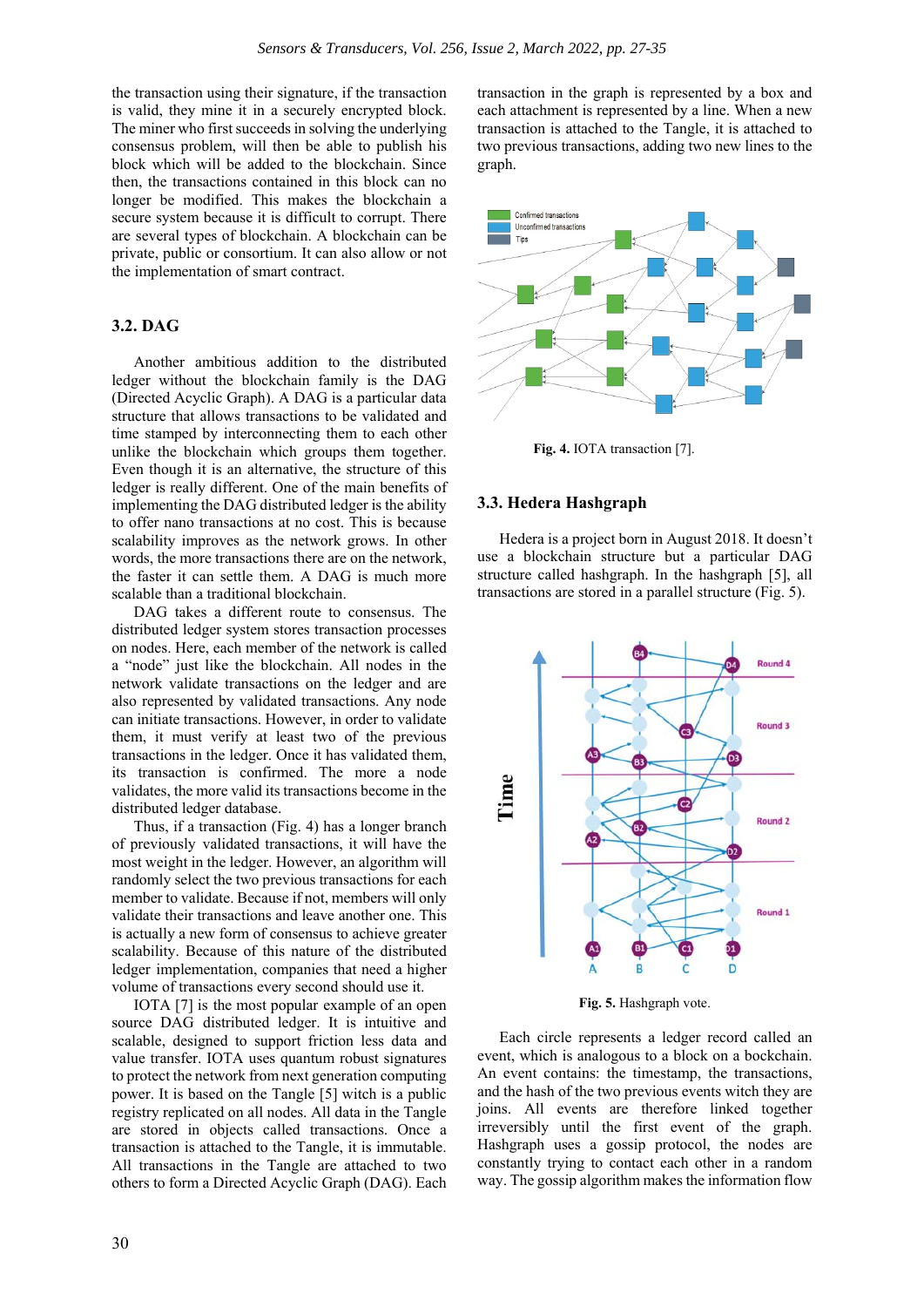at a high speed on the network. As all transactions occur on the network, within seconds, everyone on the network will know where the transaction would be placed in the ledger. In addition, everyone on the network will know that the entire network is aware of the existence of the transaction and, therefore, will make changes accordingly.

To validate its transactions, nodes use a virtual voting system. The hashgraph is first divided into several rounds and in each round the nodes will vote to find a consensus on the validity of a transaction and on the timestamp and therefore their order of inscription on the ledger.

#### **3.4. Holochain**

In holochain [8], each node or agent maintains a single source string of their transactions, associated with a shared space implemented as a validating, monotonic, sharded Distributed Hash Table (DHT), where each node applies validation rules to the data in the DHT and provides the provenance of the data in the source strings from which it came. A Holochain (Fig. 6) is the set of these three elements: the shared database of public data (DHT), the local hash-chain of private data to an agent (local hash-chain), and a set of common rules (Nucleus).



**Fig. 6.** Holochain's components [8].

Each agent has the common rules of operation: the source code of the distributed application, called Nucleus. By consulting its copy of the Nucleus, the node can check the validity of the information it receives from the other nodes (the signals). Therefore, each node has its own local hash-chain of private data. A node can allow, at its discretion, another node to view its local hash-chain. Also, when a node decides to modify the shared database (DHT), it must first write the information to its local hash-chain and then have it audited by other nodes to see if the addition meets the common rules. Each node decides which private data it wants to share on the common database, so it has sovereignty over its data. Holochain consumes very little energy and will run really well on a phone or small 45 W computer.

#### **3.5. Tempo**

The tempo radix distributed ledger database works on three major principles:

- Have a networked cluster of nodes.
- Distributed global ledger among the cluster of nodes. Special algorithms for timestamp events in the ledger.

 Each instance of this distributed ledger database is known as a universe. In the universe, each event is called an "atom".

This is a bit different from other distributed ledger databases on the market. Any node can choose to carry a subset of the entire global ledger with it. The subset of the ledger is called fragments, and each node carrying a fragment will receive a unique identifier for its subset of the ledger. Thus, nodes are not required to carry the burden of the global ledger on the network. This ensures that the network can handle a larger amount of load, increasing scalability. When a node wants to validate transactions, it uses logical clocks to do so. The usual distributed ledger database timestamp is not capable of achieving consensus on its own. This is because of the perspective of time changes from one person to another.

# **4. Some IoT Security Solutions using DLTs**

The Table 2 gives a comparative analysis between the different DLTs, whereas Table 3 lists challenges and opportunities due to certain keys factors.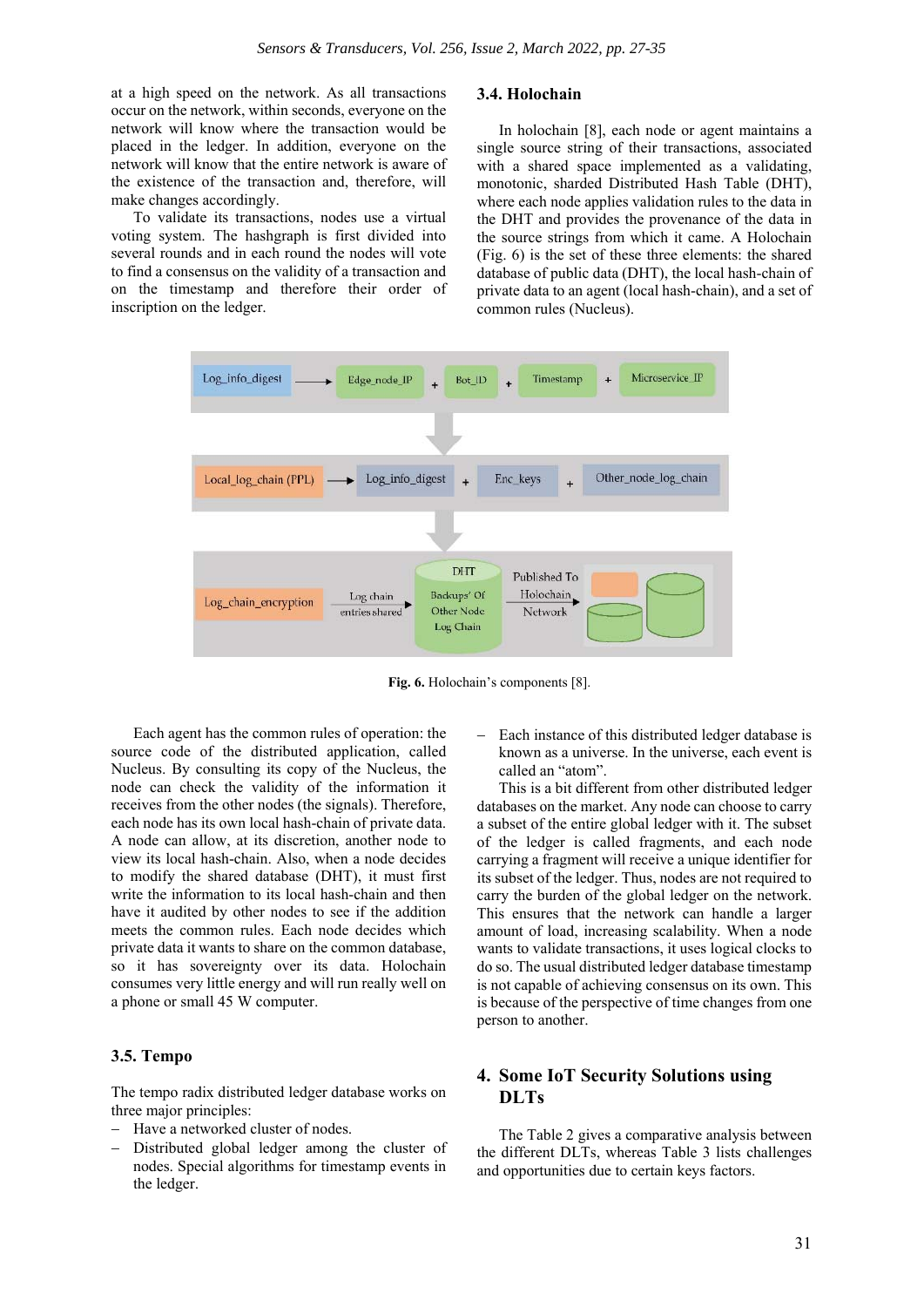| <b>DLTs</b>       | <b>Applications</b> | <b>Transaction/s</b> | <b>Consensus</b><br>algorithm | <b>Storage</b> | <b>Scalability</b> | <b>Security</b> | <b>Smart</b><br>Contract |
|-------------------|---------------------|----------------------|-------------------------------|----------------|--------------------|-----------------|--------------------------|
| <b>Blockchain</b> | <b>Bitcoin</b>      | About 3              | PoW                           | Important      | ↓                  | High            | No.                      |
|                   | Ethereum            | $7 - 15$             | PoW                           | Important      |                    | High            | <b>Yes</b>               |
|                   | Hyperledger         | 3000-20000           | pBFT                          | Important      |                    | High            | <b>Yes</b>               |
| <b>DAG</b>        | <b>IOTA</b>         | More than 1000       | DAG-based<br>consensus        | Low            | ↑                  | Medium          | Yes                      |
|                   | Hashgraph           | About 10000          | $Gossip + virtual$<br>vote    | Low            | ↑                  | Medium          | <b>Yes</b>               |
| Holochain         | Holochain           | About 56000          | No general<br>consensus       | Low            | ↑                  | Medium          | Yes                      |
| <b>Tempo</b>      | Radix               | About 1000000        | Gossip                        | Low            |                    | Medium          | <b>Yes</b>               |

### **Table. 2.** DLTs comparison table.

**Table 3.** IoT-DLT challenges and opportunities due to certain keys factors.

| <b>Key factors</b>                                      | <b>Challenges/Opportunities</b>                             |               |
|---------------------------------------------------------|-------------------------------------------------------------|---------------|
| Immature technology, Implementation cost                | Absence of widespread adoption<br>Challenges to businesses  |               |
| Lack of integration with existing solutions             |                                                             |               |
| Strong encryption mechanisms                            |                                                             |               |
| Lack of adaptation of existing regulatory<br>frameworks | Changes needed for adoption across sectors                  |               |
| Nascent technology                                      | Lack of governance framework                                |               |
| Multiple non-interoperable implementations              | Fragmented ecosystem                                        | Challenges    |
| Security vulnerabilities                                | Challenges for personal data protection                     |               |
| Distributed systems                                     | High energy consumption                                     |               |
| Need for increased computing power                      | Associated additional costs                                 |               |
| Legal enforceability of smart contracts                 | Smart contracts implementation                              |               |
| Automating processes                                    | Efficiency gains                                            |               |
| Reducing the need for third-party intermediaries        | Cost savings                                                |               |
| Technology adoption                                     | New revenue sources for businesses                          |               |
| Growth of the ecosystem                                 | Creation of novel business                                  |               |
| Decentralized nature of the technology                  | Facilitate transactional systems                            | Opportunities |
| Users control their own information                     | Improve users' trust in carrying out transactions           |               |
| Transactions immutability                               | Reducing the propensity for fraud                           |               |
| Lack of a central point of failure                      | More resilient and secure                                   |               |
| Use of public key cryptography                          | Efficient and cost-effective management of digital identity |               |
| Smart contracts implementation                          | Smart auditing capabilities                                 |               |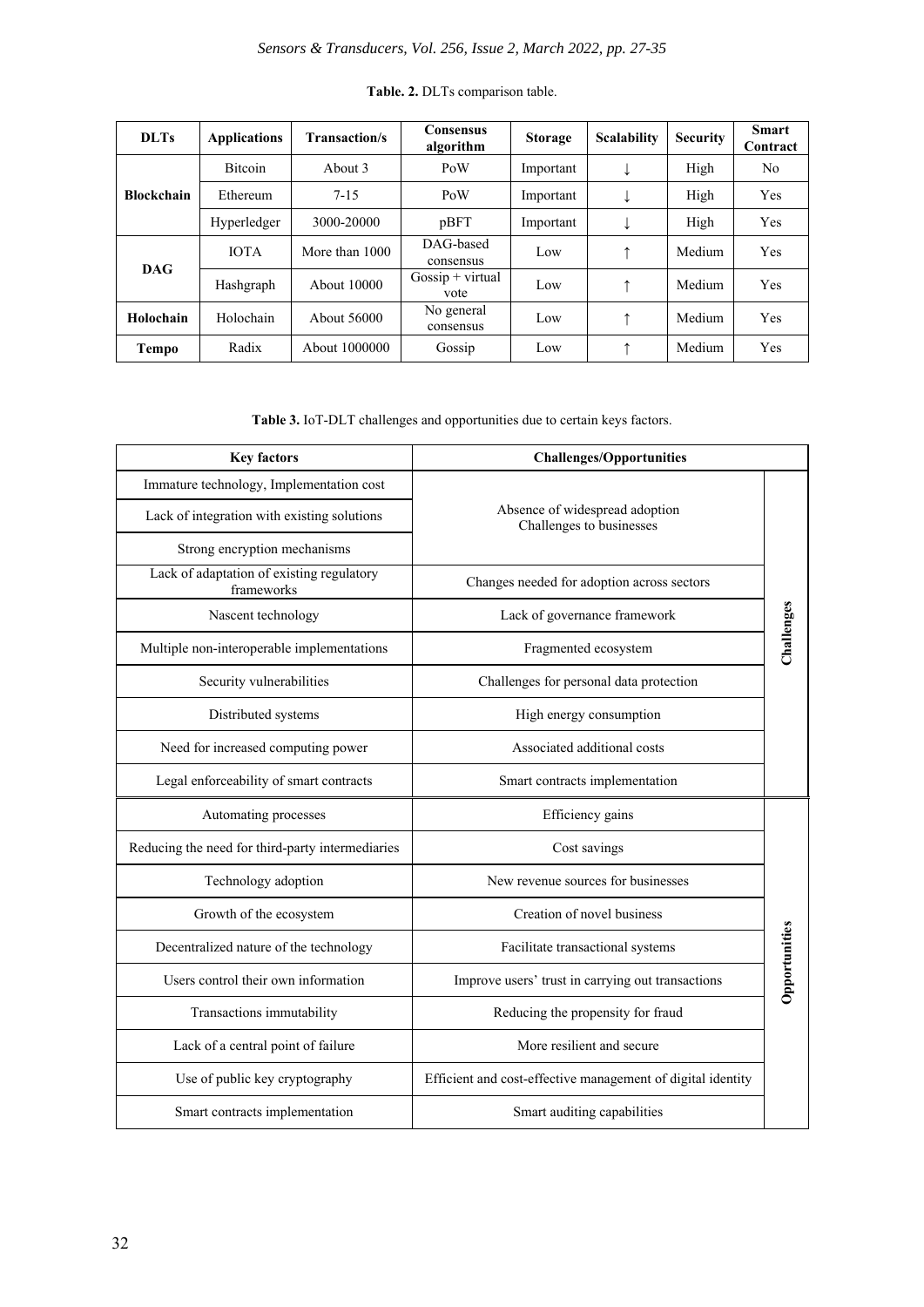In [9], the authors propose a data exchange model between owners and consumers based on smart contracts. This model eliminates the trusted third party of traditional centralized systems. Their general data exchange process is performed in eight steps ranging from sharing available information and data of IoT objects via the smart contract, to the payment of rental fees of these data by the consumer. In their proposed model, data owners have control over their data and can authorize access to the data and they can track all transactions since the entire transaction process is transparent and traceable. Their security model meets the criteria of confidentiality, integrity and availability.

The authors of [10] present a holochain-based security and privacy framework for IoT health systems. They point out major setbacks to blockchain related to increasing storage and network size requirements. In the proposed system, patients, doctors, staff, are considered as agents who can actively participate in the network and transfer information. Considering the storage space limitations of IoT objects, they use the cloud to process and store the transaction of a holochain network. The proposed scheme has been analyzed showing the higher efficiency of the holochain compared to rival blockchain systems. They highlight a significant reduction in time and complexity.

In [11], the authors identified the need for fast transaction, IoT network privacy. They have highlighted the main areas of vulnerabilities in the private and public sectors in Dubai in order to propose a sanitary framework. Thus, this one presents an approach using IOTA and Tangle technologies. They discussed the creation of two applications on the Tangle: a smart electricity meter and a smart toll system.

In [12], the authors propose a Lightweight Scalable Blockchain (LSB) optimized for IoT requirements while providing end-to-end security. DTC requires that each head cluster waits a random time before mining, i.e., adding a block instead of solving a computationally demanding headache, which significantly reduces the mining processing overhead. It also offers a distributed debit management (DTM) mechanism to dynamically adjust certain system parameters to ensure that the throughput of the public blockchain does not deviate from the transaction load in the public blockchain network.

DTM ensures that network is self scaling, i.e., as the network grows in size, more transactions can be appended to the public blockchain, thus increasing the throughput. Qualitative analyses have shown that their approach is resistant to several types of attacks [13]. Moreover, simulations have shown that packet overhead and delay are reduced, as the scalability of the blockchain has increased.

In [14], the authors design a new protocol to improve the security of distributed IoT devices. Their solution is essentially based on the hardening of IoT devices. This approach enables secure deployment of IoT devices by reducing the threat of surveillance and

theft, while improving operator accountability and trust in IoT technology.

# **5. Challenges of DLT-IoT Integration**

Table 2 gives a comparative analysis between the different DLTs studied here. In this table, pBFT (Practical Byzantine Fault Tolerance) is a consensus algorithm for enterprise consortiums where members are partially trusted. Whereas, Proof-of-work (PoW) is a well-known decentralized consensus mechanism. As we can see, this table gives an overview of some important characteristics of DLTs.

The security aspect of DLTs, and in particular of blockchain, justifies the attraction of researchers to address the security challenges of the Internet of Things. With the presence of smart contracts, several scenarios can be realized.

The convergence of IoT and a DLT such as blockchain still presents many challenges that need to be addressed in order to take full advantage of the benefits offered by DLTs [15].

There is not yet a reference model for the integration of IoT and DLTs. However, there are primarily two ways of integration:

- **Tight integration:** In this type of integration all IoT devices are considered as peers of the blockchain. All IoT communications are recorded in the blockchain.
- **Loose integration:** In this type of integration, only resource-rich IoT devices are considered peers of the blockchain. Other devices can communicate with the blockchain through these intermediaries.

The choice between these two types of integration depends on the level of security required but also on the characteristics of the connected devices.

The tight integration offers more advantages in terms of security. All exchanges are recorded in the blockchain and therefore verified and approved by all the nodes. This system provides security services such as non-repudiation.

However, this approach increases storage requirements and may not be feasible for some use cases. In contrast, loose integration allows the blockchain to be used to perform only certain interactions. DLT-IoT integration presents some challenges:

- **Storage:** one of the major problems of this convergence is the great difference in storage space requirements of the blockchain and paradoxically the limitations of connected objects.
- **Computing power:** participation in the blockchain consensus requires a certain amount of computing power and most connected objects do not have this computing power.
- **Scalability:** connected objects tend to produce and exchange a lot of data, and with tight integration, the number of transactions in the blockchain can increase rapidly and may cause the blockchain to slow down.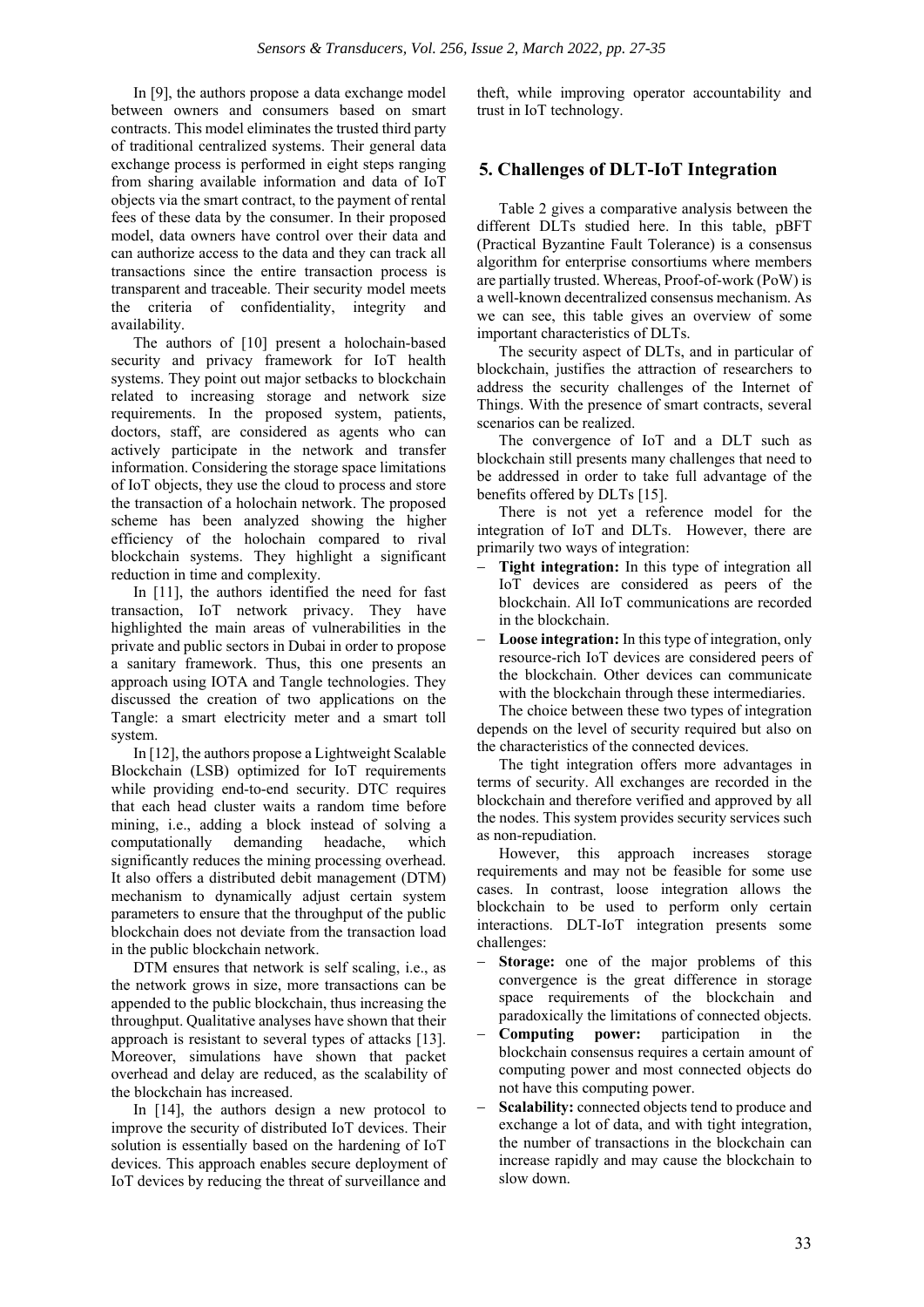Nevertheless, despite these major challenges, the use of DLT brings many advantages and opportunities as we can see in table 3 which assesses challenges and opportunities due to certain keys factors. Finally, the table 4 summarizes the advantages and challenges of this convergence.

**Table. 4.** Benefits and Deficiencies DLT-IoT paradigm

| <b>DLT-IoT</b> paradigm                                                                                                                                     |                     |  |  |  |
|-------------------------------------------------------------------------------------------------------------------------------------------------------------|---------------------|--|--|--|
| <b>Main features</b>                                                                                                                                        |                     |  |  |  |
| An immutable record<br>Disintermediation<br>A lack of central control by one party<br>New opportunities (Table 3)<br>Tight integration<br>Loose integration |                     |  |  |  |
| <b>Benefits</b>                                                                                                                                             | <b>Deficiencies</b> |  |  |  |
| Security                                                                                                                                                    |                     |  |  |  |
| Decentralization                                                                                                                                            | Scalability         |  |  |  |
| Improved interoperability                                                                                                                                   |                     |  |  |  |
| Greater resilience                                                                                                                                          | Storage             |  |  |  |
| Greater privacy                                                                                                                                             |                     |  |  |  |
| <b>Fault tolerance</b>                                                                                                                                      | Computing Power     |  |  |  |

## **6. Conclusion**

In this study, we have presented the existing DLTs and made a comparison according to different parameters. This study is intended to provide additional support to help in the choice of DLTs for IoT applications. Many recent works on IoT has shown that the convergence of these two technologies, although very different, provides several solutions to the challenges of IoT, especially for security.

Thus, the key features of DLT-IoT are associated with its decentralized nature. In DLT-IoT, multiple copies of information are held by different connected objects, with data updating process by consensus and without the need for a third party. As a result, DLT-IoT can offer more efficiency, gains in trust and data reconciliation across all participant nodes. This means that DLT-IoT is able to provide:

- An immutable record. Data added is in theory unchangeable and secure, with the agreement of all participants as to the contents.
- Disintermediation. Direct nodes interaction, without the need for a third party.
- A lack of central control by one party. Changes are decided on a consensus basis by multiple connected participants.

- New opportunities for management and sharing of data and many others, such as, more efficiency, costs savings, more resiliency and security with reduction of the propensity for fraud.

However, some of the major problems of this convergence are the great difference in storage and computing power requirements of blockchain and paradoxically the limitations of connected objects.

Finally, in order to fully benefit from the advantages of DLTs, it is needed to find ways to circumvent the limitations of connected objects in order to set up a good integration architecture for these two technologies.

#### **References**

- [1]. Ore Ndiaye Diedhiou, Cherif Diallo, An IoT mutual authentication scheme based on PUF and blockchain, in *Proceeding of the IEEE International Conference on Computational Science and Computational Intelligence (CSCI),* Las Vegas, USA, 2020, pp. 1034 – 1040.
- [2]. Cherif Diallo, Security Issues and Solutions related to Data Aggregation Process in WSN, *International Journal of Computer Science and Network Security,*  Vol. 17 No. 4, April 2017, pp. 59-71.
- [3]. Goyal, S, Public vs private vs hybrid vs communitycloud computing: a critical review, *International Journal of Computer Network and Information Security,* 6, 3, 2014, pp. 20-29.
- [4]. Xiong, Z., Zhang, Y., Luong, N. C., Niyato, D., Wang, P., & Guizani, N. The best of both worlds: A general architecture for data management in blockchainenabled Internet-of-Things, *IEEE Network,* 34, 1, 2020, pp. 166-173.
- [5]. Schueffel, Patrick, Alternative Distributed Ledger Technologies Blockchain vs. Tangle vs. Hashgraph - A HighLevel Overview and Comparison, *SSRN Electronic Journal,* 2018, https://ssrn.com/abstract=3144241
- [6]. Farahani, Bahar Firouzi, Farshad Luecking, Marku, The convergence of IoT and distributed ledger technologies (DLT): Opportunities, challenges, and solutions, in *Journal of Network and Computer Applications,* Vol. 177, 2021, p. 102936.
- [7]. IOTA Web site (https://www.iota.org).
- [8]. Eric Harris Braun, Nicolas Luck, Arthur Brock, Holochain, scalable agent-centric distributed computing DRAFT(ALPHA 1) – 2/15/2018*..*
- [9]. Pham, Hoang Anh Le, Trung Kien Pham, Thi Ngoc My Nguyen, Hoai Quoc Trung Le, Thanh Van, Enhanced Security of IoT Data Sharing Management by Smart Contracts and Blockchain, in *Proceedings of the 19th International Symposium on Communications and Information Technologies (ISCIT' 2019)*, 2019, pp. 398 – 403.
- [10]. Zaman, Shakila Khandaker, Muhammad R. A. Khan, Risala T. Tariq, Faisal Wong, Kai-Kit, Thinking Out of the Blocks: Holochain for Distributed Security in IoT Healthcare, *IEEE Internet of Things Journal*, arXiv:2103.01322.
- [11]. Shabandri, Bilal Maheshwari, Piyush, Enhancing IoT Security and Privacy Using Distributed Ledgers with IOTA and the Tangle, in *Proceedings of the 6th International Conference on Signal Processing*